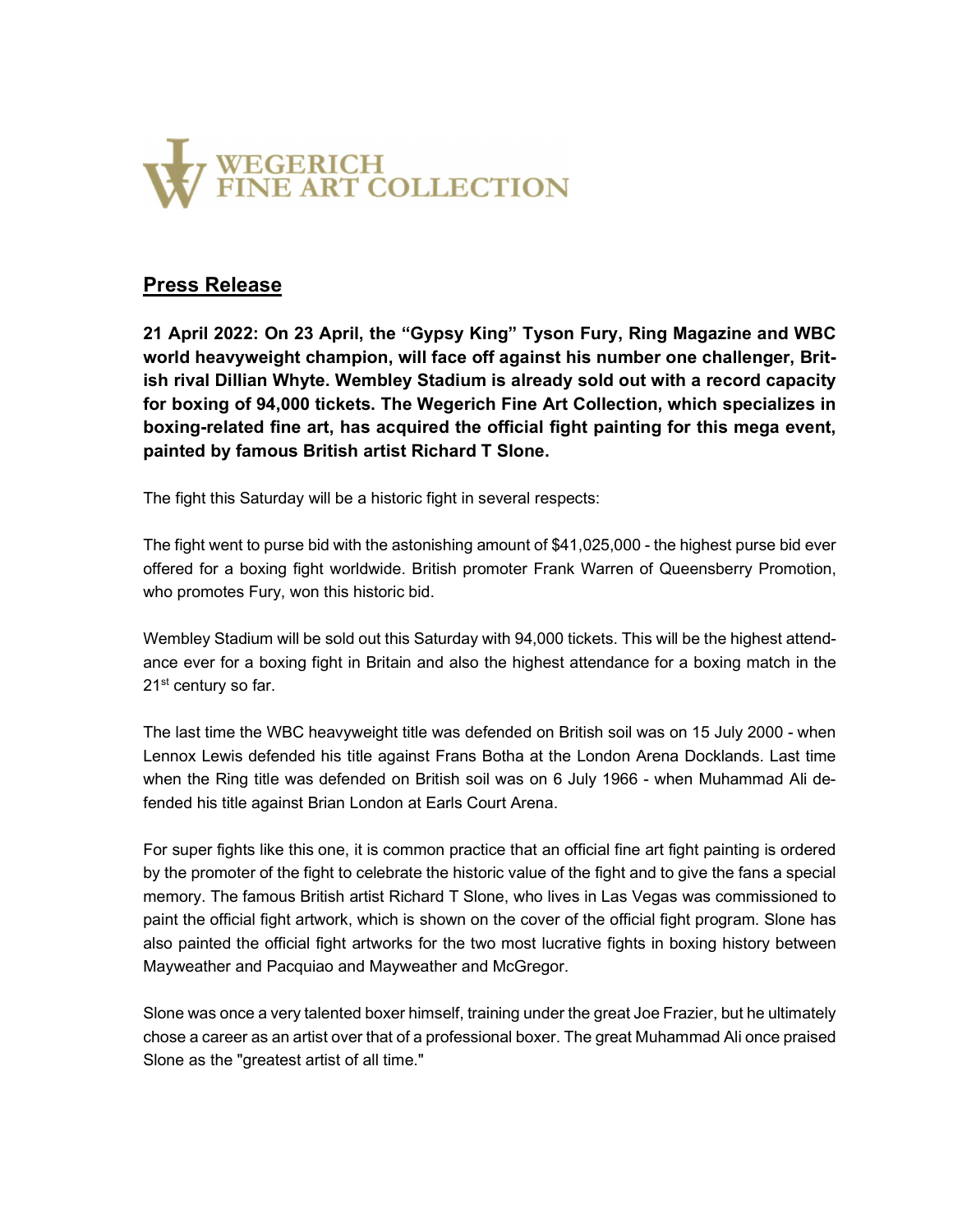"We are very proud that we have been able to acquire the official fight artwork for this mega event for our Wegerich Fine Art Collection, which specializes in boxing-related fine art. People will still be talking about this fight even in ten, twenty years. I really love the colors and the way it is painted. Richard T Slone is an amazing artist and we are very proud that we have his fine art in our collection" said the collector, Ingo Wegerich.

The Wegerich Fine Art Collection is planning to hold exhibitions in an effort to make art and boxing accessible to a broader public. "We are already engaged in promising discussions with major organizers. The level of interest is very high," said Ingo Wegerich.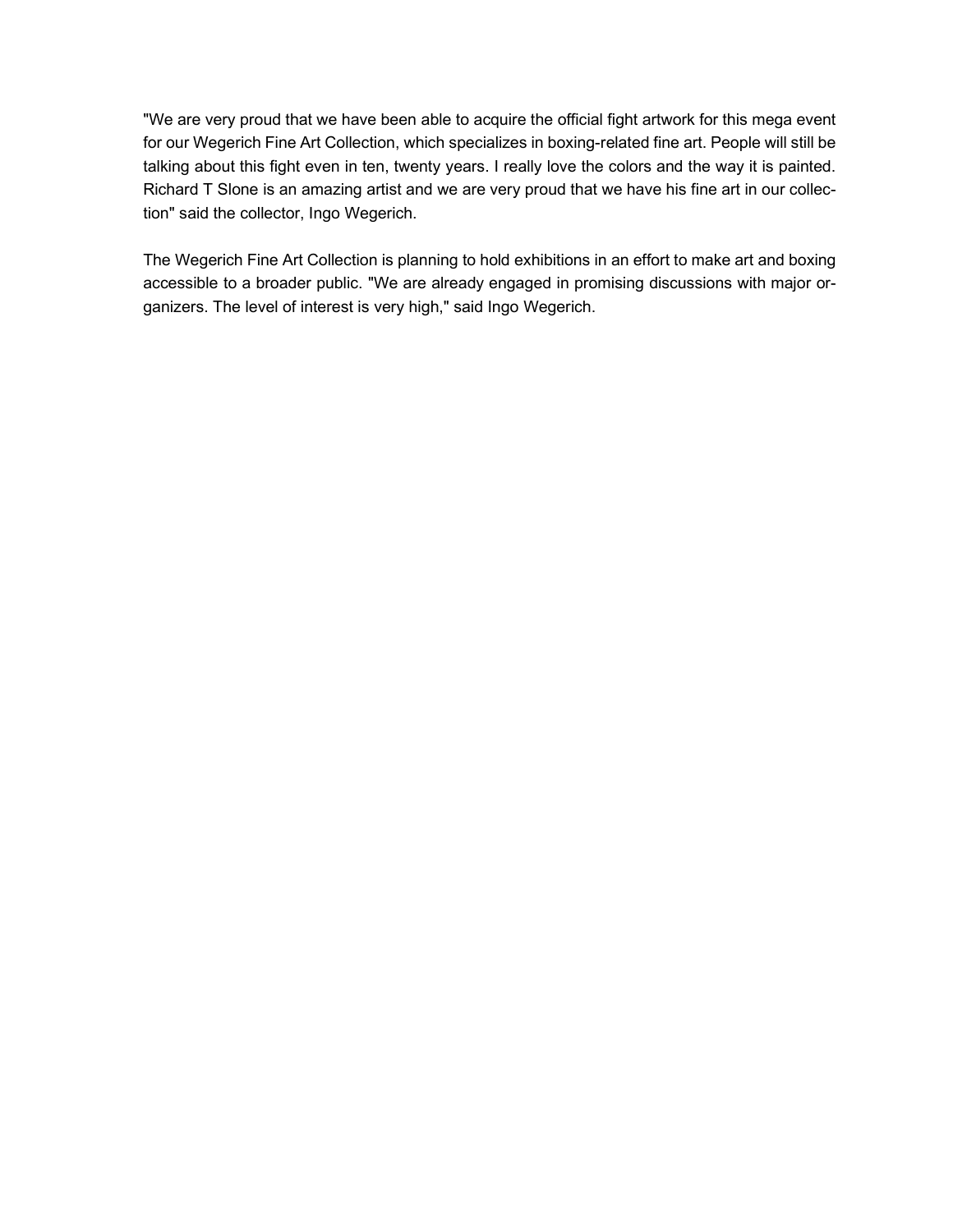